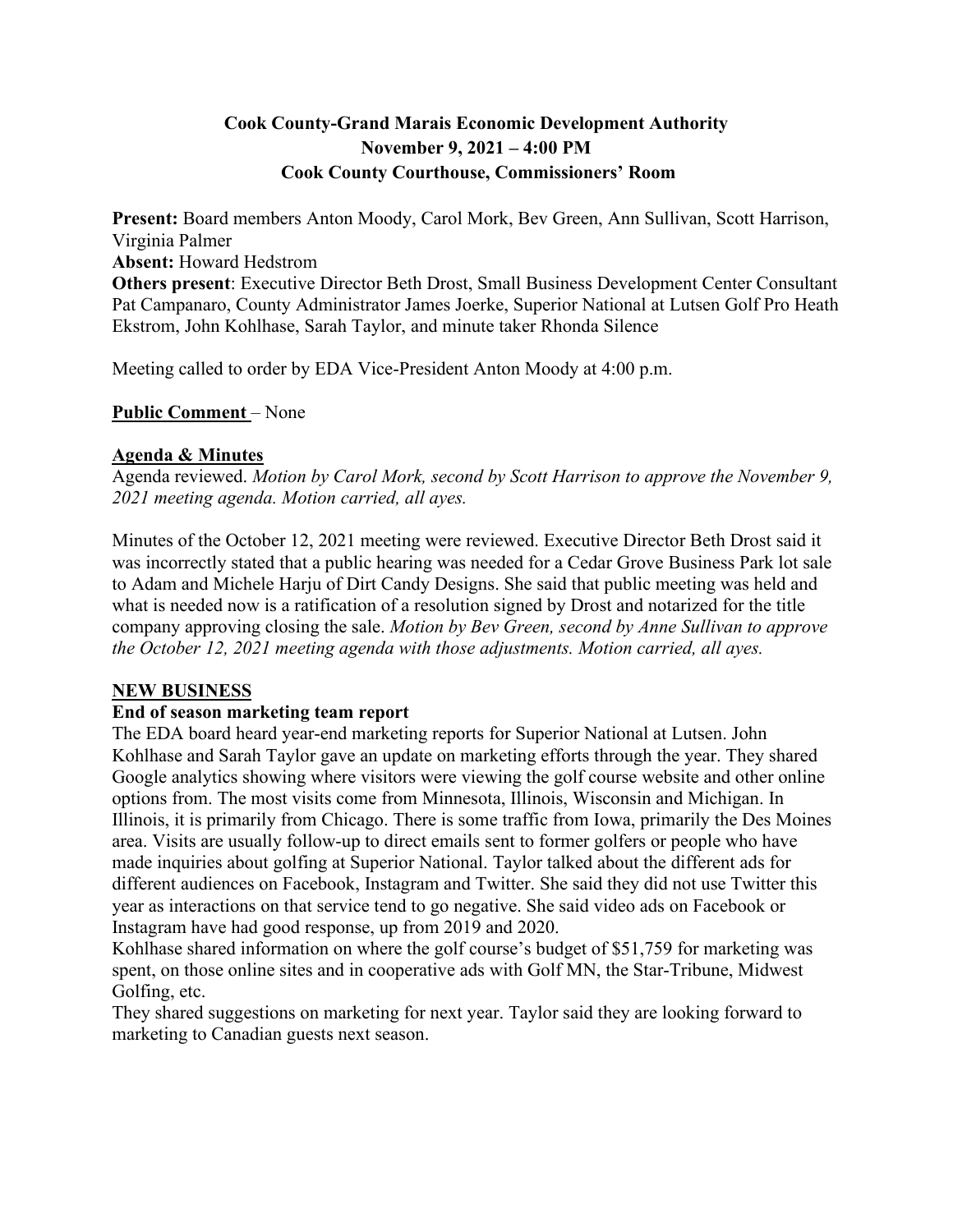#### **Superior National Loan Agreement – annual letter**

Drost shared a letter to be sent to Cook County Auditor Braidy Powers reporting that the real property and golf course are being used for the purposes set forth in the 2014 loan agreement between Cook County and the Cook County/Grand Marais Economic Development Authority. The letter fulfills a requirement of the loan agreement.

*Motion by Anne Sullivan, second by Carol Mork to approve the letter to meet the requirements of the loan agreement between Cook County and the Cook County/Grand Marais Economic Development Authority. Motion carried, all ayes.* 

## **Consider Resolution to grant Executive Director Beth Drost signing authority for EDA**

EDA Director Beth Drost presented EDA Resolution No. 2021-14, which will give her the authority as director to sign documents, execution of deeds, power of attorney transfers, assignments, contracts, obligations, certificates and other instruments as necessary. See the attached resolution.

*Motion by Ann Sullivan, second by Bev Green to adopt resolution 2021-14 Resolution 2021-14 Resolution Authorizing Cook County/Grand Marais Joint Economic Development Authority To Grant Signing And Authority To Beth Drost, Executive Director. Motion carried, all ayes.*

## **Consider Resolution to authorize closing on Lot 12, Block 5 at Cedar Grove Business Park**

Drost told the board that details have also been worked out for the sale of Block 7, Lot 12 to Adam and Michele Harju, of Dirt Candy Designs. She asked the board to approve the resolution to complete the closing.

*Motion by Bev Green, second by Carol Mork to adopt Resolution No. 2021-16 Authorizing Cook County/Grand Marais Joint Economic Development Authority to Close on Sale to Adam Harju and Michele Harju for Lot 12 in Block 5 at Cedar Grove Business Park. Motion carried, all ayes.* 

## **Consider Resolution for the Cook County Historical Society IRRRB grant**

Drost presented Resolution No. 2021-16 which details the EDA's support for the Cook County Historical Society's application for an Iron Range Resources & Rehabilitation Board Community Infrastructure Grant. The Historical Society is seeking the funding to construct an archival storage building on its Cedar Grove Business Park lot. The project cost was \$580,213 and the Historical Society hopes to receive \$190,213.

Drost is assisting the Historical Society with the grant.

*Motion by Anne Sullivan, second by Carol Mork, to adopt Resolution No. 2021-16 Authorizing the Cook County/Grand Marais Joint Economic Development Authority to Apply For and Accept Funds from the IRRRB Community Infrastructure Grant Program in Support of the Cook County Historical Society Archival Storage Facility. Motion carried, all ayes.* 

## **Update Memorandum of Understanding with Minnesota Housing Partnership The EDA**

Director Drost asked the EDA board if it wanted to extend its memorandum of understanding with the Minnesota Housing Partnership (MHP). Assistance from MHP was very helpful during the formation of the county's H ousing and Redevelopment Authority. The memorandum will allow MHP to continue to provide support as the HRA gets established. New language would be added stating that MHP will provide direct technical assistance to the EDA to support the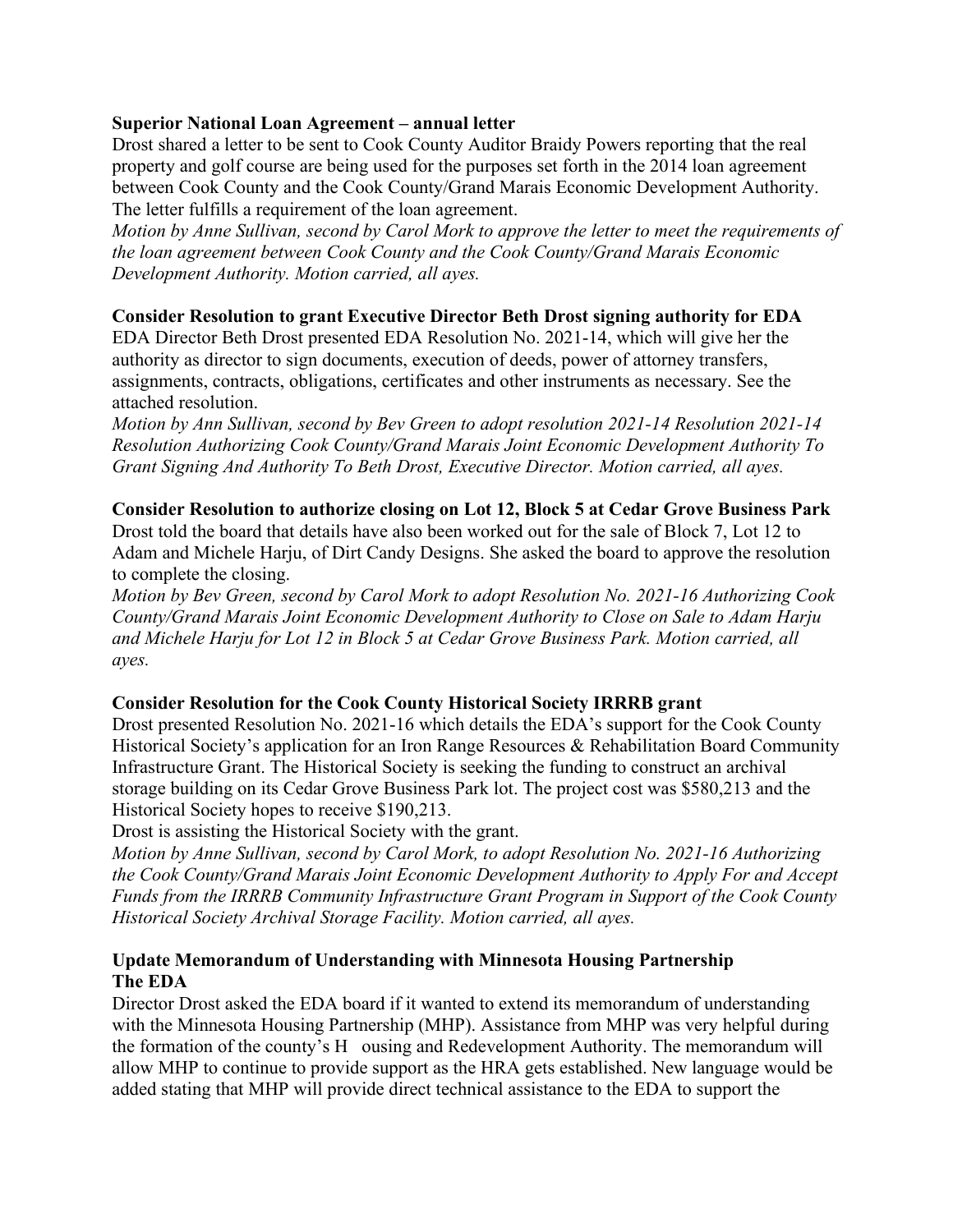organizational development of Cook County's newly authorized HRA, including training and education of HRA members, provide cross-training, education and engagement regarding Tribal Housing Programs and opportunities for collaboration.

*Motion by Bev Green, second by Anne Sullivan, to extend the Memorandum of Understanding with the Minnesota Housing Partnership and to add the new language as presented. Motion carried, all ayes.*

Drost said the Housing Workgroup continues to meet and she has taken over leading the discussion.

## **Consider offer on Cedar Grove Lot 7 Block 4**

Drost shared an email from Forrest Parson, making an offer on Cedar Grove Lot 7 Block 4. Parson offered \$30,000 for the lot. Drost said he plans to use the site as a storage facility. The EDA board discussed the overall prices in the business park. Board Member Virginia Palmer, who is a realtor, said she believes property values have gone up on all of the lots. She said recently a ¼-acre residential lot in the city of Grand Marais went for \$35,000. Palmer said in recent years lot prices have increased 50%.

Board Member Anton Moody pointed out that three years ago, the large lot that was sold to Gary Nesgoda went for \$35,000. He said if the EDA raises prices and asked \$40,000 for this lot that could come as a shock. But he noted that even at that price, this is some of the most affordable land in the county. Scott Harrison agreed, pointing out that several of the comparable lots were sold about five years ago, so the sale price reference is old. However, he agreed that \$30,0000 is too low. He suggested a counter-offer of \$39,000.

Virginia Palmer said she feels that is still low, but noted the precedent of previous lot sales. She asked if buyers are informed of the business park covenants and the need for a stormwater management plan and implementation. It was noted that this adds to the cost of development. *Motion by Scott Harrison, second by Carol Mork to authorize EDA Director Beth Drost to contact Forrest Parson with a counteroffer of \$39,900 for Cedar Grove Business Park Lot 7 Block 4 and to continue with the development agreement. Motion carried, all ayes.* 

## **Consider offer on Cedar Grove Lot 8 Block 5**

Drost shared an email from Chris and Carmen Skildum, making an offer on Cedar Grove Lot 8, Block 5. The Skildums offered \$26,000 for the lot. Drost said they plan to build a gym. The EDA board again looked at recent sales of similar sized lots to Cascade Vacation Rentals and Three Families Brewing. Virginia Palmer once again said she believes the lot prices are too low in the current market, but said in light of the recent sales \$28,000 is consistent and justifiable.

*Motion by Virginia Palmer, second by Anne Sullivan to authorize EDA Director Beth Drost to contact Chris and Carmen Skildum with a counteroffer of \$28,000 for Cedar Grove Business Park Lot 8 Block and to continue with the development agreement. Motion carried, all ayes.* 

## **Housing study RFP**

Drost also asked the board for authorization to put out a request for proposals for a housing study. She said many of the housing grants that the county, through the EDA or HRA, seek for housing development require a recent study of housing needs. Drost said the most recent study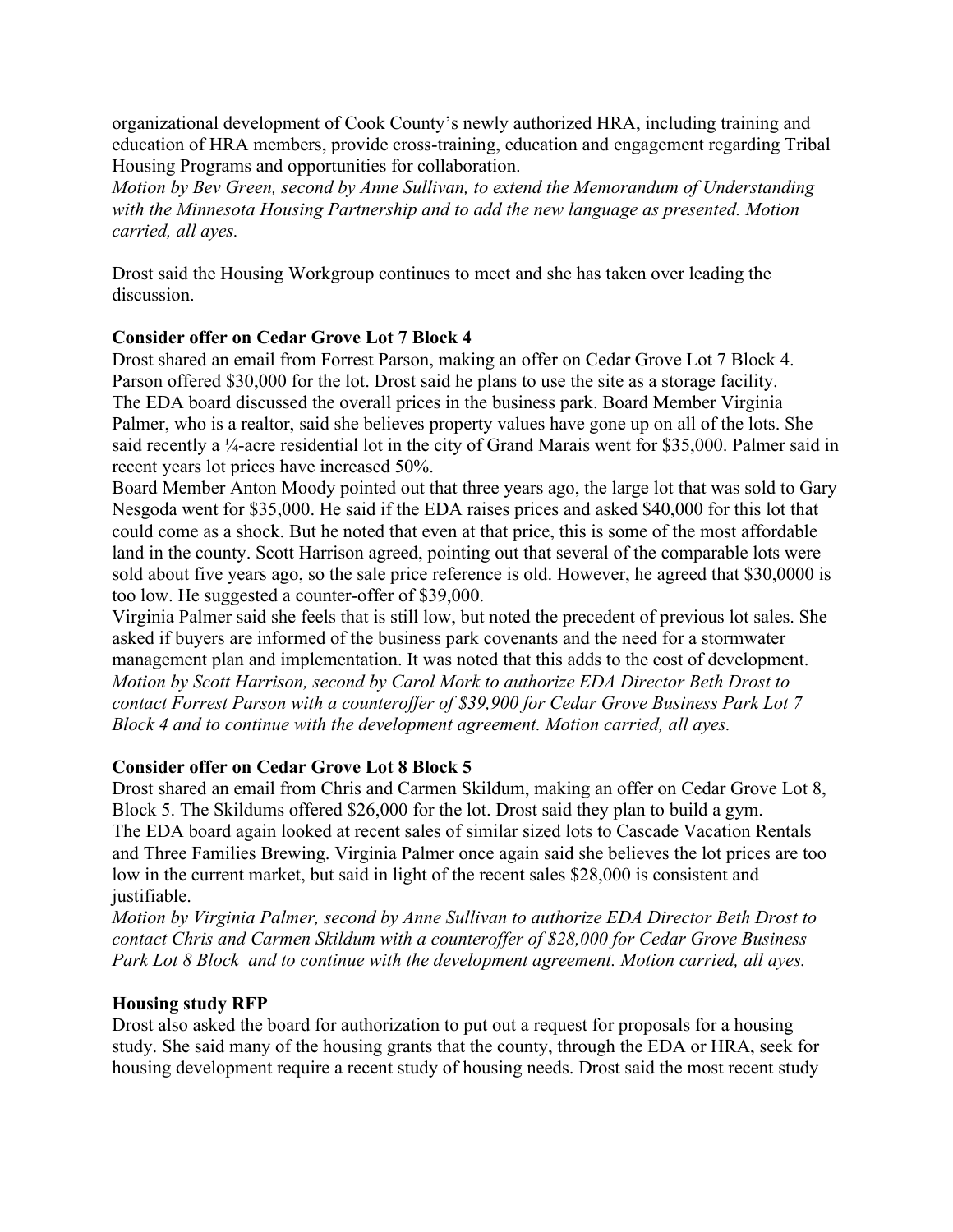done for the EDA was by North Span about five years ago. The EDA board asked Drost to proceed with an RFP to be discussed at a future meeting.

EDA Board Member Anton Moody noted that the city did its own housing study when it was working on its zoning ordinance revision. He said that should be shared with whoever moves ahead with a study.

## **Financials**

## **Superior National at Lutsen financials**

EDA Treasurer Scott Harrison gave a report on the financial status of the golf course. He reviewed October year-to-date information to the budget and said with two months to go, the golf course is in good shape. He said actual gross profit is up from the estimated budget amount of \$1,197,000 to \$1,234,764.He said he could not be happier with the number of rounds at 14,369 and the "take rate," which is the overall amount spent by a golfer at the course, including food, beverage and merchandise. The golf course financial information will be filed for review at the next audit.

Golf Pro Heath Ekstrom also said Superior National had a very successful year, especially with all the unknowns associated with the COVID-19 pandemic. He said the golf course grounds were in excellent condition even though it was such a dry season and the fact that maintenance was understaffed. He said there was a lot of irrigation through the summer. He said the new grounds keeper following Mike Davies has big shoes to fill.

He said the employee situation was better in the clubhouse and pro shop.

Ekstrom said a challenge will be to keep the golfers who took up golfing as a way to be social and active during the COVID-19 pandemic coming back. Harrison and Ekstrom said they were confident business at Superior National at Lutsen will continue to improve.

Harrison reminded the board that the golf course still owes the EDA \$185,333.82 on a loan for operations several years ago. The EDA owes Cook County \$150,000. Harrison said the golf course finished the year with enough funds to make it through the winter and to make a payment on its loan from the EDA. He suggested that the golf course make a \$35,333.82 payment to the EDA on its loan.

Harrison also suggested that the EDA add funds from its budget to make a payment on the EDA's loan from the county in the amount of \$50,000, leaving a balance owed of \$135,000. *Motion by Scott Harrison, second by Virginia Palmer to pay \$35,333.82 from Superior National at Lutsen to the Cook County/Grand Marais Economic Development Authority and to take \$14,666.18 from EDA funds to reimburse the county \$50,000 on the EDA's county loan. Motion carried, all ayes.*

## **EDA financials**

Harrison shared the financials for the EDA for October 2021. He said from the COVID-19 relief funds from the Iron Range Resources & Rehabilitation Board (IRRRB) were lent to 17 businesses. He said those businesses are making quarterly payments. He said the EDA needs to have a conversation on these loans to decide if the EDA should convert them to grants, partially convert them to grants, or not convert them at all.

## **EDA payments**